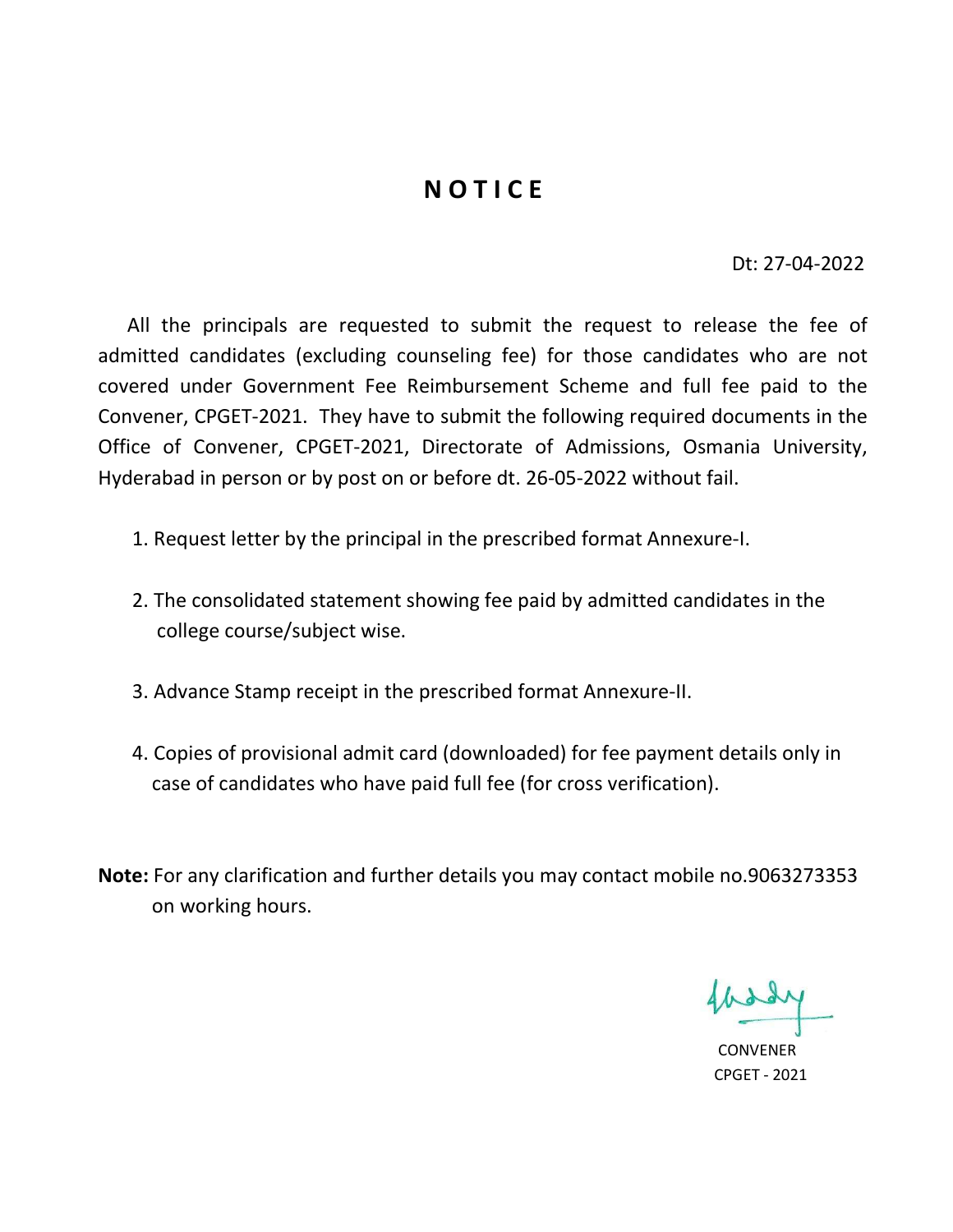

Directorate of Admissions Osmania University Hyderabad – 500 007

No: 62/CPGET-2021/DOA/2022 Dated: 27-04-2022

To The Principal

### Sub: CPGET-2021 – Release of fee of admitted candidates of those who have paid full fee – request to apply – Reg. \*\*\*\*

Sir,

I wish to inform you that notice has been placed in the website **www.tscpget.com** on dt: 26-04-2022 in regards to release of fee of admitted candidates (excluding counseling fee) for those candidates who have full fee paid to the Convener, CPGET-2021.

 Therefore, I request the principal of the college to apply for release of fee of admitted candidates by submitting the following required documents in the Office of Convener, CPGET-2021, Directorate of Admissions, Osmania University, Hyderabad in person or by post on or before dt: 26-05-2022 without fail. Please note that after last date no application shall be processed as CPGET-2021 bank account shall be closed.

- 1. Request letter by the principal in the prescribed format Annexure I.
- 2. The consolidated statement showing fee paid by admitted candidates in the College course/subject wise.
- 3. Advance Stamp receipt in the prescribed format Annexure-II.
- 4. Copies of provisional admit card (downloaded) for fee payment details only in case of candidates who have paid full fee.

Thanking you,

Yours faithfully,

Convener CPGET-2021

Note: If any college do not submit before dt: 26-05-2022 they will lose the fee amount for which the Convener is not responsible. Hence request to submit immediately.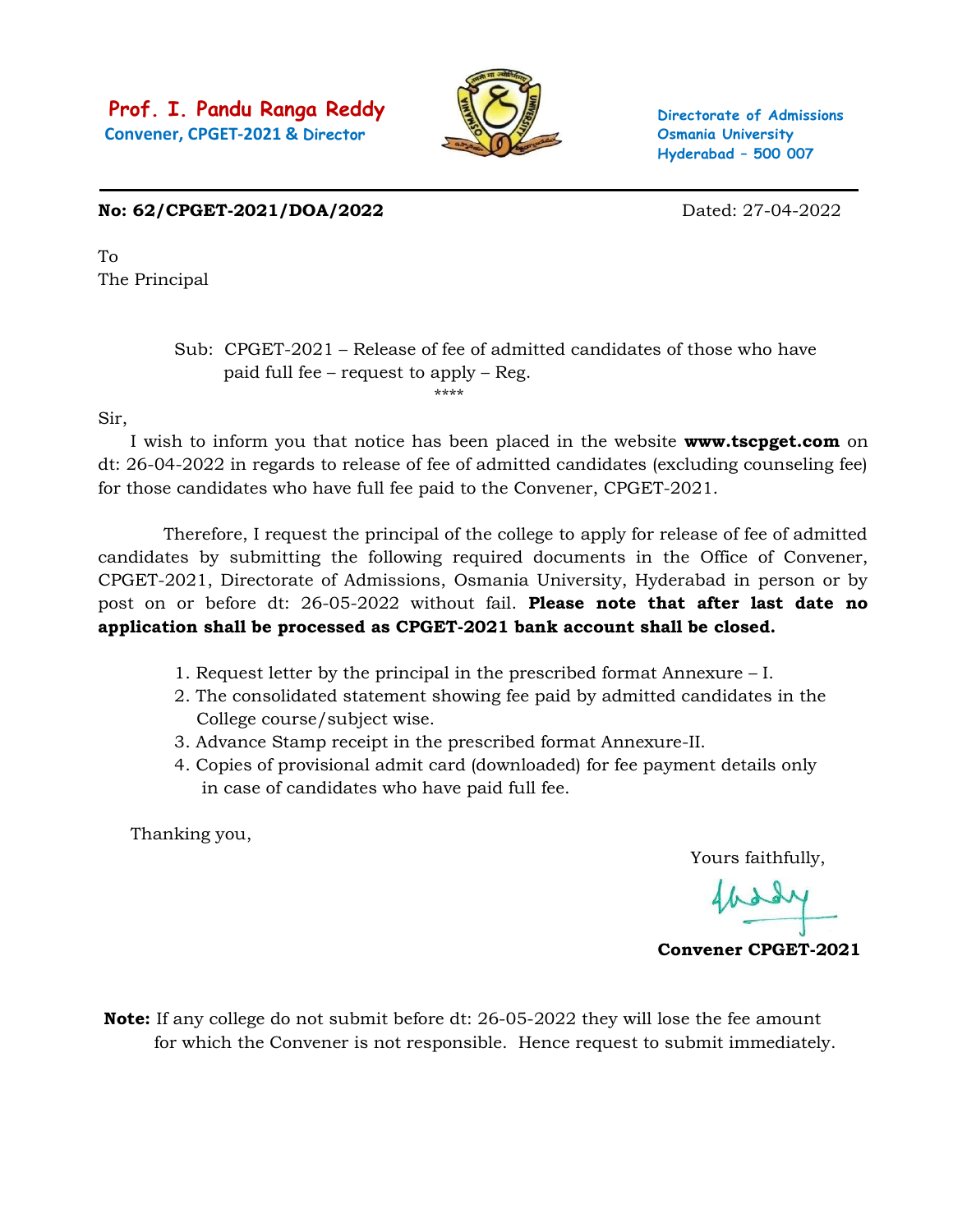#### To be printed on the college letter head

### Annexure-I

discussion of the contract of the contract of the Date:

To The Convener CPGET-2021 Admissions C/o: Directorate of Admissions Beside PGRRCDE Osmania University Hyderabad – 500007

> Sub: CPGET-2021 Admissions : - Request to release the fee of admitted candidates admitted into various P.G. courses through CPGET-2021 in the college during the academic Year 2021-22 – Reg.

\*\*\*\*

Sir, We request you to release the fee of admitted candidates in the college admitted into various P.G. courses through CPGET-2021 for the Academic year 2021-22.

| College Code             |  |
|--------------------------|--|
| Name of the College      |  |
| Principal Mobile no.     |  |
| Principal email id       |  |
| College Bank Account no. |  |
| Name of the Bank         |  |
| <b>Branch</b>            |  |
| <b>IFSC Code</b>         |  |
| Amount in Rs.            |  |

College details are mentioned under:

Thanking you,

Yours faithfully,

 PRINCIPAL Signature of the Principal with seal

#### Enclosures:

- 1. The consolidated statement showing fee paid by admitted candidates in the college course/subject wise.
- 2. Copies of provisional admit card of admitted candidates for fee payment details only in case of candidates who have paid full fee(for cross verification).
- 3. Advance Stamp receipt Annexure-II.